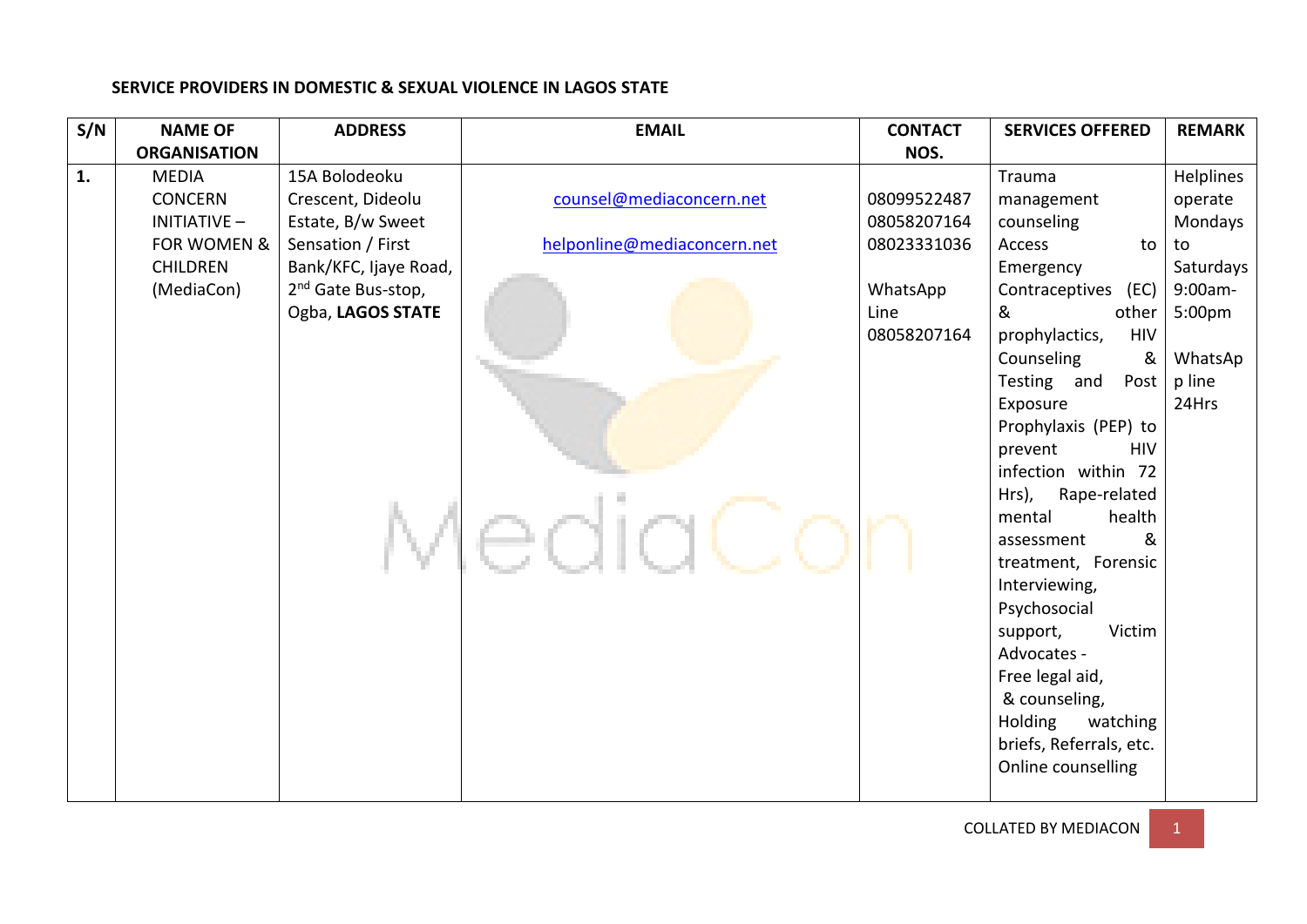| 2. | <b>HELLO LAGOS</b>      |                            |                               |               | Counselling (In-          |           |
|----|-------------------------|----------------------------|-------------------------------|---------------|---------------------------|-----------|
|    |                         | Lagos State                | talk2hellolagos@gmail.com     | 08029000007   | house, mobile             |           |
|    |                         | <b>University Teaching</b> |                               | 08120006333   | communication and         |           |
|    |                         | Hospital (LASUTH), 1-      |                               | 08120006444   | social media)             |           |
|    |                         | 5 Oba Akinjobi way,        |                               |               | Reproductive health       |           |
|    |                         | <b>LASUTH Complex</b>      |                               |               | services, provision       |           |
|    |                         | Ikeja, LAGOS STATE         |                               |               | of preventive and         |           |
|    |                         |                            |                               |               | clinical services         |           |
| 3. |                         |                            |                               | 08052004698   | Counseling,               | Line      |
|    | PROJECT ALERT           | 21 Akinsanya Street,       | Projectalert@projectalert.org | 08180091072   | Legal Aid and             | operates  |
|    | ON VIOLENCE             | Off Isheri Road,           |                               |               | Shelter for both          | Mondays   |
|    | <b>AGAINST</b>          | Besides FRSC, Taiwo        | info@projectalert.org         |               | domestic and sexual       | - Fridays |
|    | <b>WOMEN</b>            | Bus stop, Ojodu -          |                               |               | violence                  | $9am -$   |
|    |                         | Berger, LAGOS STATE        |                               |               |                           | 5pm       |
| 4. | <b>WOMEN'S RIGHTS</b>   |                            | whr.project@yahoo.com         |               | Counseling                | Lines     |
|    | & HEALTH                | 196, Egbe-Ikotun           | ironsi b@yahoo.com            | 07019485577   | Mitigation                | available |
|    | <b>PROJECT</b>          | Road, Ile-Epo              |                               | 0803718 3072  | Referral                  | Monday    |
|    | (WRAHP)                 | Bus/Stop, Ejigbo,          |                               |               |                           | - Friday  |
|    |                         | <b>LAGOS STATE</b>         |                               |               |                           | $9am -$   |
|    |                         |                            |                               |               |                           | 5pm       |
| 5. | <b>LAGOS STATE</b>      | Block 18, 2nd Floor,       |                               |               | <b>Shelter and Crisis</b> |           |
|    | <b>MINISTRY OF</b>      | The Secretariat            |                               |               | Response Centre for       |           |
|    | AFFAIRS(WAPA)           | Alausa, Ikeja,             |                               |               | sexual violence &         |           |
|    |                         | <b>LAGOS STATE</b>         |                               |               | trafficked survivors /    |           |
|    |                         |                            |                               |               | victims                   |           |
| 6. | MIRABEL SEXUAL          | Child                      | sarc@pjnigeria.org            | 0815 577 0000 | <b>Free Forensic</b>      |           |
|    | <b>ASSAULT REFFERAL</b> | Lagos State                |                               | 0811 555 4877 | medical examination       |           |
|    | <b>CENTER</b>           | <b>University Teaching</b> |                               | 0818 724 3468 | & treatment,              |           |
|    |                         | Hospital(LASUTH),          |                               | 0817 627 5732 | Counselling (face to      |           |
|    |                         | Ikeja, LAGOS STATE         |                               | 0701 349 1769 | face & telephone),        |           |
|    |                         |                            |                               |               | Help in reporting to      |           |
|    |                         |                            |                               |               | the Police & Referral     |           |

COLLATED BY MEDIACON 2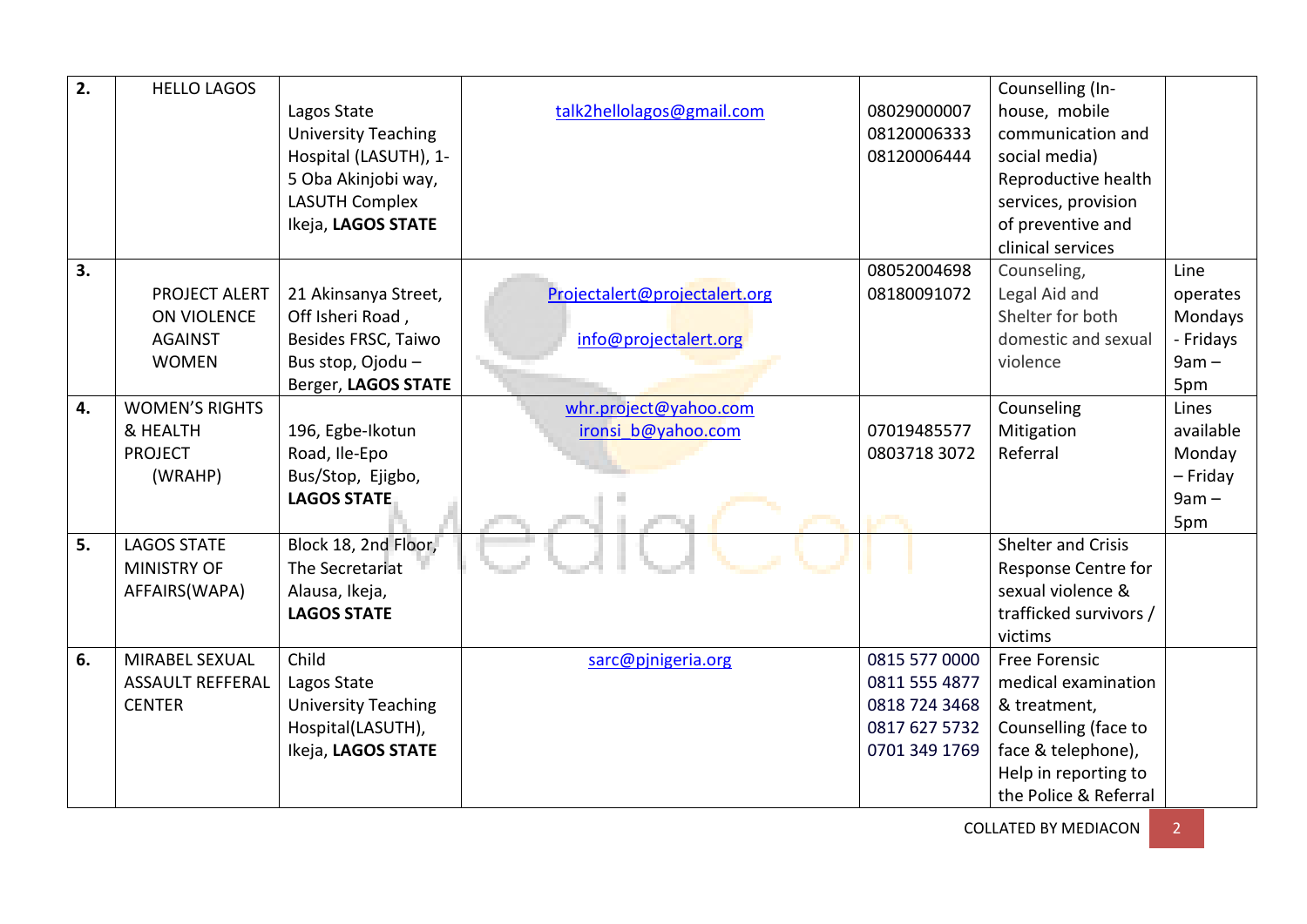| 7.  | <b>NIGERIAN</b><br><b>INSTITUTE OF</b><br><b>MEDICAL</b><br>RESEARCH (NIRM)                              | <b>PEPFAR Clinic</b><br>Nigerian Institute of<br>Medical Research,<br>Edmund Yaba,<br><b>LAGOS STATE</b><br>(Federal Institution) |                              | 08033065683 | <b>Provides medical</b><br>examination &<br>treatment, HIV<br>counseling and<br><b>Testing, provides</b><br><b>Post Exposure</b><br><b>Prophylaxis (PEP) to</b><br>prevent HIV<br>infection,<br><b>Counseling and</b><br>referrals |                  |
|-----|----------------------------------------------------------------------------------------------------------|-----------------------------------------------------------------------------------------------------------------------------------|------------------------------|-------------|------------------------------------------------------------------------------------------------------------------------------------------------------------------------------------------------------------------------------------|------------------|
| 8.  | <b>WOMEN AT RISK</b><br><b>INTERNATIONAL</b><br><b>FOUNDATION</b><br>(WARIF)                             | 6, Turton Street off<br>Thorburn Avenue, off<br>Ozone Cinema, Yaba,<br><b>LAGOS STATE</b>                                         | info@warifng.org             | 08092100009 | <b>Provides Rape Crisis</b><br>Center support -<br>Medical &<br>Laboratory services,<br>counseling,<br>helplines,<br>psychosocial and<br>referrals                                                                                 | 24Hr<br>Helpline |
| 9.  | <b>STAND TO END</b><br>RAPE (STER)                                                                       | 1A Kola Adeyina<br>Close, Lekki Phase 1,<br>Victoria Island<br><b>LAGOS STATE</b>                                                 | contactus@standtoendraoe.org | 08095967000 | Counseling and<br>referrals                                                                                                                                                                                                        |                  |
| 10. | <b>LAGOS STATE</b><br><b>DOMESTIC &amp;</b><br><b>SEXUAL VIOLENCE</b><br><b>RESPONSE TEAM</b><br>(DSVRT) | Lagos State Ministry<br>of Justice, State<br>Secretariat<br>Alausa, Ikeja<br><b>LAGOS STATE</b>                                   | dsvrt@lagos.gov.ng           | 08139760048 | Coordination of all<br>domestic and sexual<br>violence services in<br>Lagos State - Crisis<br>Support, Legal aid,<br>coordination of all<br>criminal justice<br>sector response,<br>referrals                                      |                  |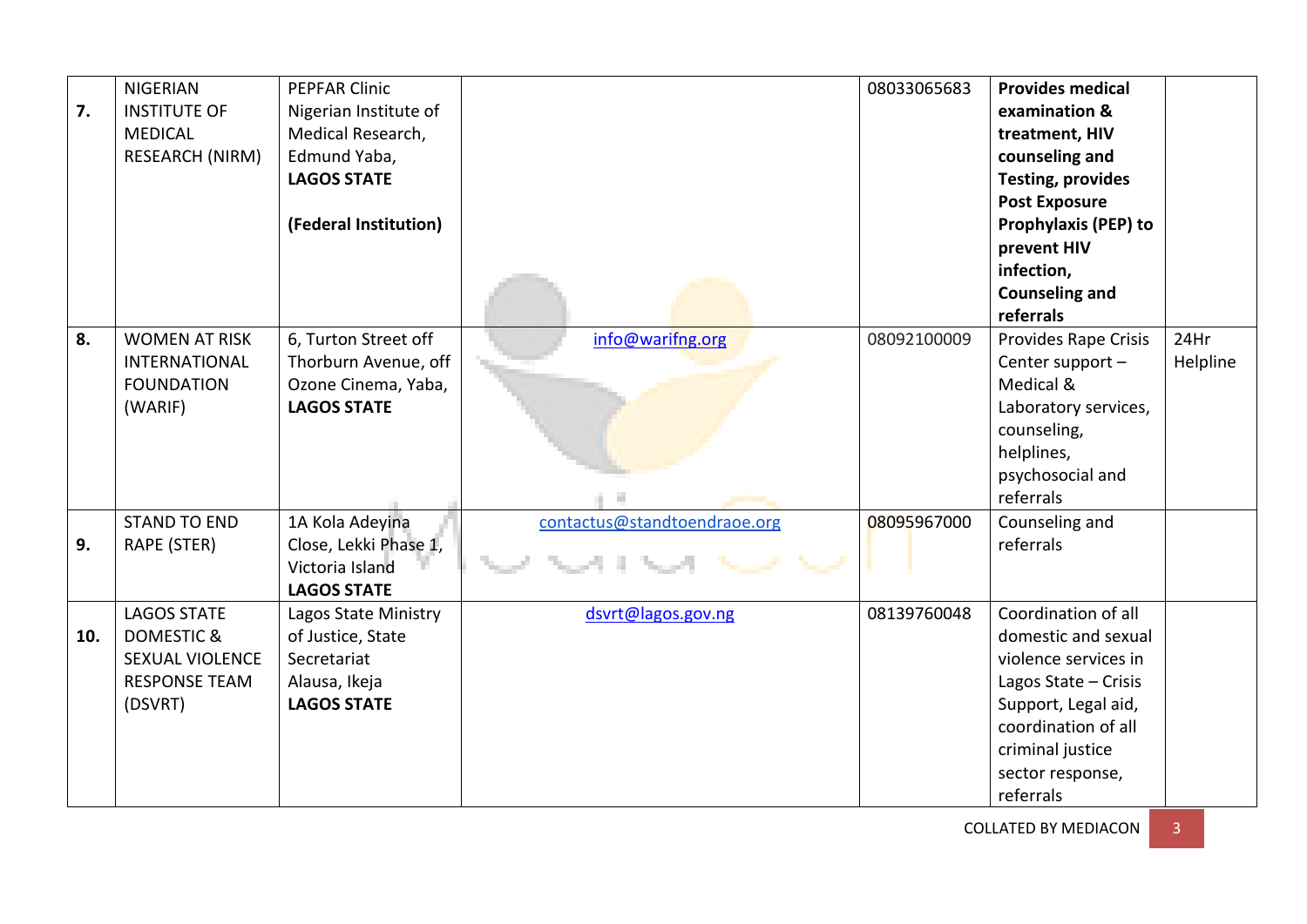| 11. | <b>WOMEN AGAINST</b><br><b>RAPE SEXUAL</b><br><b>HARASSMENT</b><br>& EXPLOITATION<br>(WARSHE)                           | <b>Conference Centre</b><br>Shopping<br>Complex, Obafemi<br>Awolowo University,<br>Ile-Ife,<br><b>OSUN STATE</b> | warshe@yahoo.com<br>www.warshe.org                       | 08034078730                                 |                                                                                                                                        |                                                |
|-----|-------------------------------------------------------------------------------------------------------------------------|------------------------------------------------------------------------------------------------------------------|----------------------------------------------------------|---------------------------------------------|----------------------------------------------------------------------------------------------------------------------------------------|------------------------------------------------|
| 12. | <b>CEE-HOPE NIGERIA</b>                                                                                                 | 5 Boledeoku Street,<br>Dideolu Estate Opp<br>Sweet Sensation,<br>Ogba<br><b>LAGOS STATE</b>                      | ceehope.nigeria@yahoo.com<br>bettyabah@gmail.com         | 07032038897<br>09027848807                  | Counseling and<br>Rehabilitation for<br>Girl Victims, Sexual<br>Abuse and<br><b>Trafficking</b>                                        | Lines<br>Operate<br>9:00am-<br>5:00pm          |
| 13. | <b>CECE YARA</b><br><b>FOUNDATION</b>                                                                                   | Plot 5, Block 14,<br>Bashorun Okusanya<br>Avenue,<br>Lekki Peninsula<br>Scheme1,<br><b>LAGOS STATE</b>           | info@ceceyara.org                                        | 0800 800 8001<br>(Toll Free)                | <b>Provides Crisis</b><br>support to sexually<br>abuse through 24<br>helpline,<br>counselling, act as<br>legal advocates,<br>referrals | Helpline<br>operates<br>for 24Hrs<br>helplines |
| 14. | <b>SOCIETY TO</b><br><b>HEIGHTEN</b><br><b>AWARENESS OF</b><br><b>WOMEN AND</b><br><b>CHILDREN ABUSE</b><br>(SOTHAWACA) | 31 Giwa-Amu Street,<br>Off Airport Road,<br>Benin City,<br><b>EDO STATE</b>                                      | sothawacabenin@yahoo.com<br>sothawaca@gmail.com          | 0807440 3088<br>08091728363<br>0902 3891168 | Provides crisis<br>support to Sexually<br>Abused Children and<br>Victims/Survivors of<br>Domestic Violence                             |                                                |
| 15. | <b>BRAVE HEARTS</b><br><b>INITIATIVE</b>                                                                                | <b>DELTA STATE</b>                                                                                               | braveheartinitiative@yahoo.com<br>scillachrist@yahoo.com | 07033733538<br>08083298334<br>08073989838   | Provides crisis<br>support to victims<br>and survivors of<br>domestic and sexual                                                       |                                                |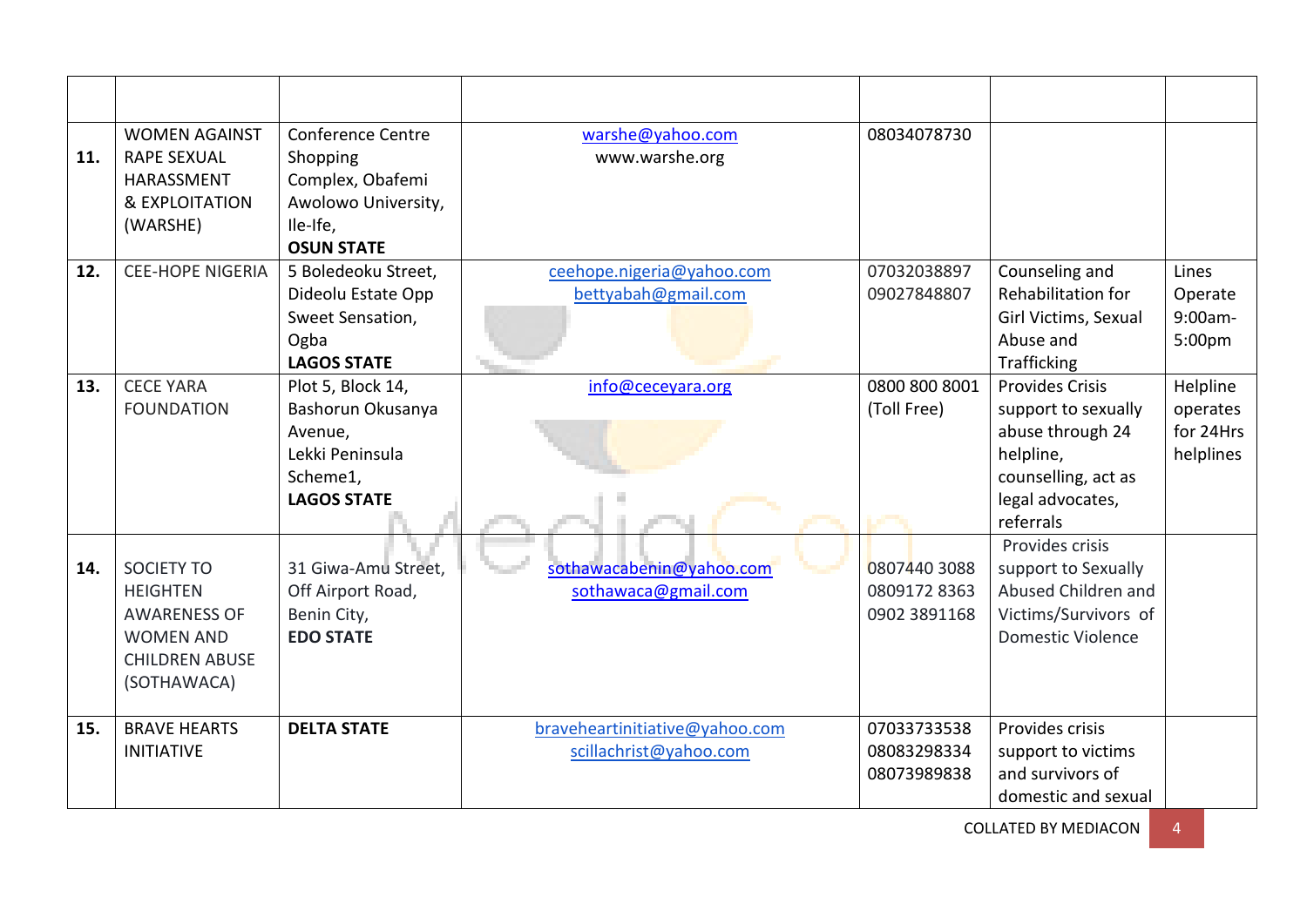|     |                                                                                                      |                                                                                                  |                                               |                            | violence                                                                                                                                                                                        |                |
|-----|------------------------------------------------------------------------------------------------------|--------------------------------------------------------------------------------------------------|-----------------------------------------------|----------------------------|-------------------------------------------------------------------------------------------------------------------------------------------------------------------------------------------------|----------------|
| 16. | <b>CHILD AND YOUTH</b><br><b>PROTECTION</b><br><b>FOUNDATION</b><br>(CYPF)                           | Abuja                                                                                            | cypfoundation@yahoo.com                       | 08131577877<br>08074287560 |                                                                                                                                                                                                 |                |
| 17. | <b>SEXUAL OFFENCES</b><br><b>AWARENESS</b><br>&VICTIMS<br><b>REHABILITATION</b><br>INITIATIVE (SOAR) | 31 Okemesi Crescent,<br>near Holy Trinity<br>Hospital, Opp CBN<br>Headquarters<br>Garki 2, ABUJA | soarinitiative@yahoo.com<br>chieyoh@yahoo.com | 08052723469<br>09092344525 | Counselling and<br>referral                                                                                                                                                                     | $9am -$<br>5pm |
| 18. | <b>HOPE AID</b><br><b>ORGANISATION</b>                                                               |                                                                                                  | hopeaidorganisation@gmail.com                 | 07039296959                |                                                                                                                                                                                                 |                |
| 19. | <b>ACTION</b><br><b>HEALTH</b><br><b>INCORPORATED</b><br>(AHI)                                       | 17 Lawal Street, Off<br>Oweh Street<br>Fadeyi<br><b>LAGOS</b><br>agos                            | info@actionhealthinc.org                      | 08123445837                | Offers young people<br>general and<br>Sexual/Reproductive<br>Healthcare Services,<br>Non-Judgmental<br>Counseling,<br><b>Laboratory Services</b><br>as well as Referrals                        |                |
| 20. | THE EIGHT<br><b>FOUNDATION</b><br>(RAPE CRISIS<br>CENTRE)                                            | 1A Kola Adeniyan<br>Close,<br>Lekki Phase 1,<br><b>LAGOS STATE</b>                               | info@theeightfoundation.org                   | 0818 929 9999              | Highlight the issue<br>of sexual violence<br>against women and<br>committed to<br>providing victims<br>with necessary<br>support that would<br>help them feel<br>better at a traumatic<br>time. |                |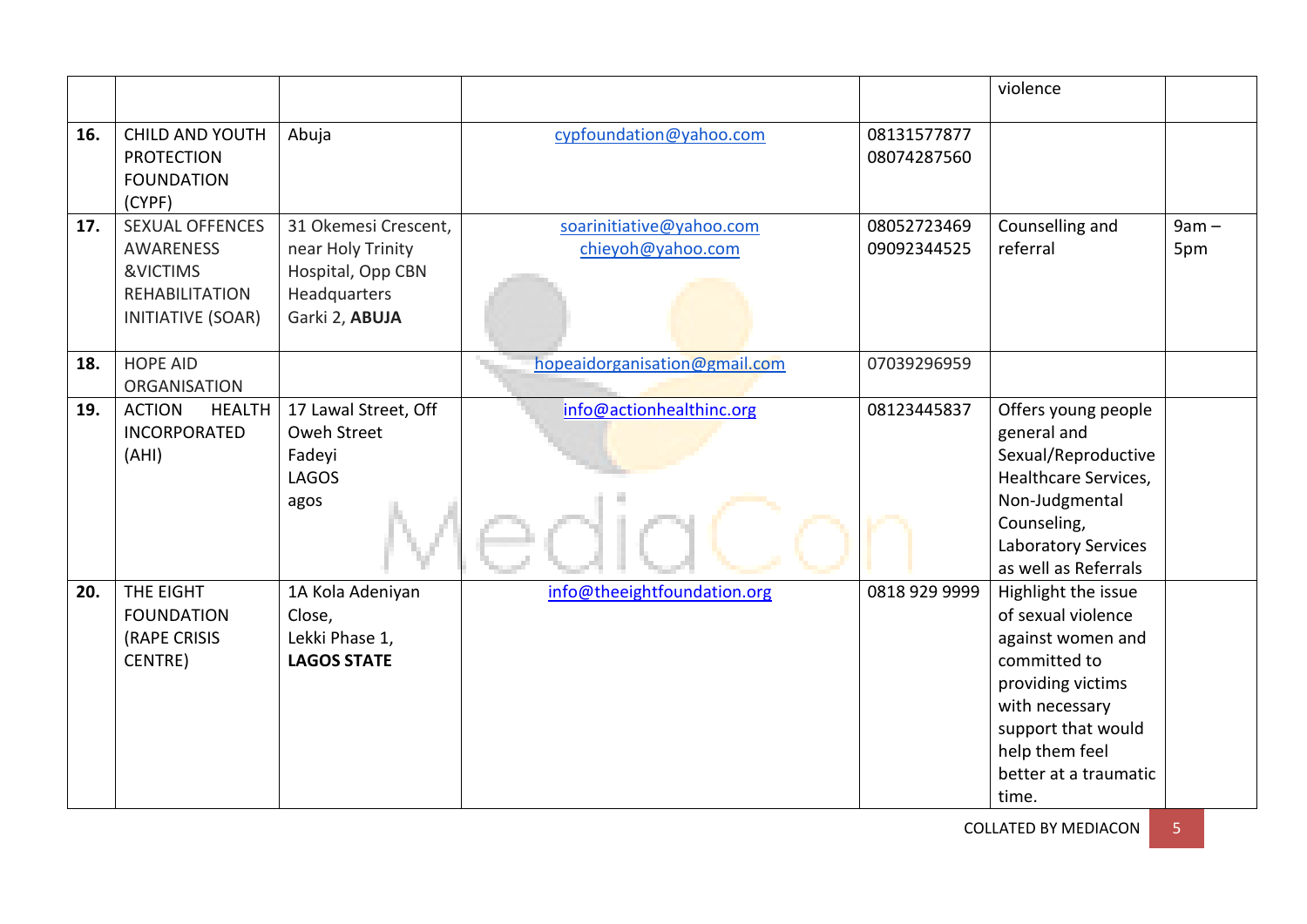| 21. | <b>TAMAR SEXUAL</b>    | <b>FSP Medical Centre</b> | wacolnigeria.org            | 0909 133 3000 | Provide Free high              |         |
|-----|------------------------|---------------------------|-----------------------------|---------------|--------------------------------|---------|
|     | <b>ASSAULT</b>         | Opposite Former           |                             | 0909 277 7000 | quality and                    |         |
|     | <b>REFERRAL CENTRE</b> | Institute of              |                             |               | confidential,                  |         |
|     | (SARC)                 | Management and            |                             |               | forensic, medical,             |         |
|     |                        | Technology (IMT),         |                             |               | counseling and                 |         |
|     |                        | Enugu                     |                             |               | other support                  |         |
|     |                        | <b>ENUGU STATE</b>        |                             |               | services to victims/           |         |
|     |                        |                           |                             |               | survivors of sexual            |         |
|     |                        |                           |                             |               | violence.                      |         |
| 22. | <b>WOMEN AID</b>       | 9, Umuezebi Street        | wacolenugu@wacolnigeria.org | 0704 761 845  | Provides Legal Aid             |         |
|     | <b>COLLECTIVE</b>      | <b>Upper Chime,</b>       |                             | 0704 761 828  | And Shelter/Safe               |         |
|     | (WACOL)                | <b>New Haven</b>          |                             |               | <b>Homes At Crisis</b>         |         |
|     |                        | <b>Enugu</b>              |                             |               | Moment,                        |         |
|     |                        | <b>ENUGU STATE</b>        |                             |               | Legal                          |         |
|     |                        |                           |                             |               | advice/assistance              |         |
|     |                        |                           |                             |               | and Counseling to              |         |
|     |                        |                           |                             |               | victims and their              |         |
|     |                        |                           |                             |               | families.                      |         |
| 23. | PRINCESS AND           | World Prayer Centre,      |                             | 0802 342 5075 | Child and Teenage              |         |
|     | <b>ROYAL</b>           | Eleyele Roundabout,       |                             | 0808 220 1740 | <b>Response Centre</b>         |         |
|     | AMBASSADOR             | Eleyele, Ibadan           |                             | 0805 531 4858 |                                |         |
| 24. | <b>CHILD</b>           | Gbogan Road Abere         |                             | 0803 042 2562 | Coordinates all Child          | Lines   |
|     | <b>PROTECTION</b>      | Osogbo,                   |                             |               | <b>Rights &amp; Protection</b> | Operate |
|     | NETWORK (CPN)          | <b>OSUN STATE</b>         |                             |               | organisations in the           | 8:00am- |
|     |                        | Nigeria                   |                             |               | State who provide              | 4:00pm  |
|     |                        |                           |                             |               | crisis support to              |         |
|     |                        |                           |                             |               | cases of child abuse,          |         |
|     |                        |                           |                             |               | exploitation and               |         |
|     |                        |                           |                             |               | discrimination.                |         |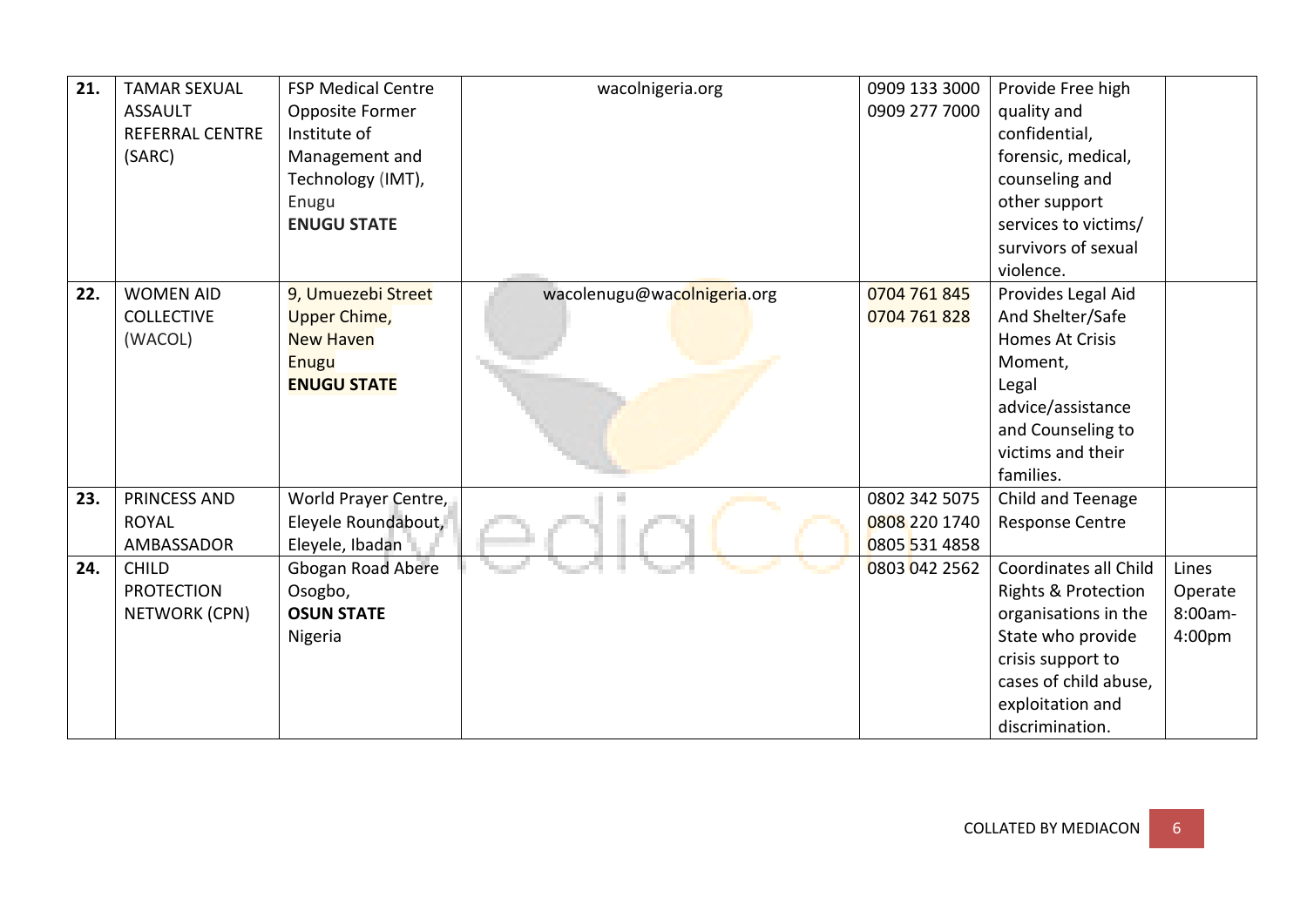| 25. | <b>WOMEN ARISE</b><br><b>FOR CHANGE</b><br><b>INITIATIVE</b>   | 7 Olufunmilayo<br>Okikiolu Street, off<br>Toyin Street Ikeja,<br>Lagos                                            | info@womenarise.ng                                | 0803 409 0205<br>0802 845 5329                  | Provision of<br><b>Counseling Services</b><br>to Women (victims)<br>of "Misuse and<br>Abuse<br>Clinic Days every<br>Thursday: 9:00am-                                                  | Lines<br>Operate<br>9:00am-<br>6:00 <sub>pm</sub> |
|-----|----------------------------------------------------------------|-------------------------------------------------------------------------------------------------------------------|---------------------------------------------------|-------------------------------------------------|----------------------------------------------------------------------------------------------------------------------------------------------------------------------------------------|---------------------------------------------------|
|     |                                                                |                                                                                                                   |                                                   |                                                 | 3:00pm                                                                                                                                                                                 |                                                   |
| 26. | <b>ABUJA FAMILY</b><br><b>LAW CLINIC</b>                       | 4B Oyo Street, Area<br>2, Garki ABUJA                                                                             |                                                   | 0809 117 8629                                   | Legal aid and<br>counselling                                                                                                                                                           |                                                   |
| 27. | <b>ACTS GENERATION</b>                                         |                                                                                                                   | info@actsgeneration.org<br>www.actsgeneration.org | 0803 395 1460<br>0704 385 1722<br>0704 385 1725 |                                                                                                                                                                                        |                                                   |
| 28. | <b>BAOBAB FOR</b><br><b>WOMEN'S HUMAN</b><br>RIGHT(LEGAL)      | Ernest Omoregie<br>Agbonyi Road,<br>Lagoon Estate,<br>Ogudu Ori-Oke,<br>Ojota,<br><b>LAGOS STATE</b>              | baobab@baobabwomen.org<br>baobabwomen@yahoo.com   | 0802 333 0981                                   | Legal aid                                                                                                                                                                              |                                                   |
| 29. | OFFICE OF THE<br>PUBLIC DEFENDER,<br>LAGOS (LEGAL)             | The OPD House,<br>2-8, Iyun Road, off<br>Funsho<br>Williams/Western<br>Avenue,<br>Surulere,<br><b>LAGOS STATE</b> | opdlagos@yahoo.com                                | 07080601080<br>0805 470 7559                    | <b>Free Legal Services</b><br>Social welfare<br>interventions<br>including protective<br>custody where<br>needed, Mediation<br>and holding brief as<br>well as legal<br>representation |                                                   |
| 30. | <b>CENTRE FOR THE</b><br>PROTECTION OF<br>THE ABUSED<br>(CEPA) | 41, Limca Rd,<br>Old Road<br><b>ANAMBRA STATE</b>                                                                 | dorothy@cepa.kabissa.org                          | 0803 957 0653                                   | <b>Free Legal Services</b><br>& Counseling                                                                                                                                             | $7 - 9$ am<br>and $1-$<br>9pm                     |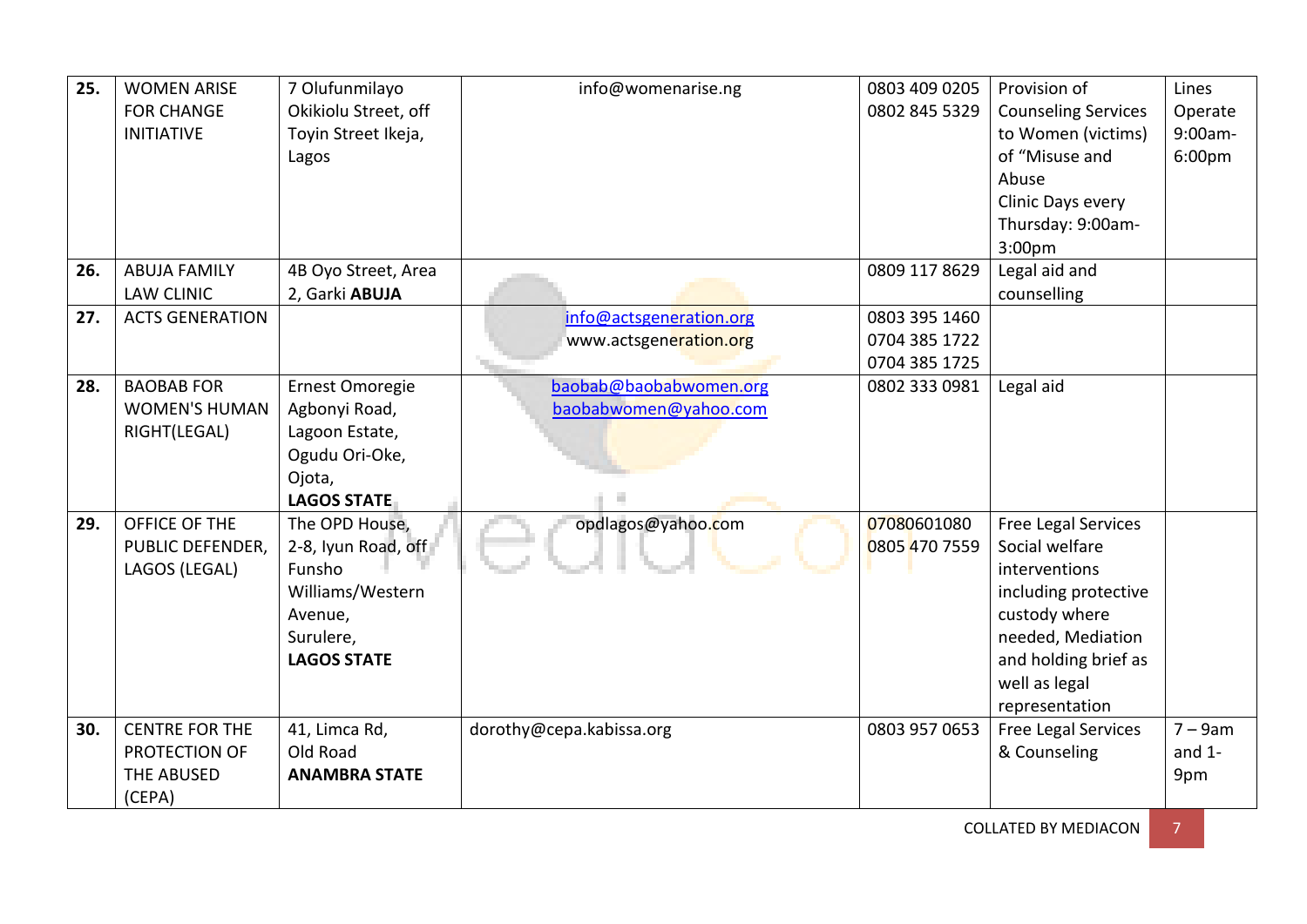| 31. | THE REAL WOMAN        | 7b, Jubilee Road,   | info@therealwoman.org       | 01-7611656    | Shelter                    |          |
|-----|-----------------------|---------------------|-----------------------------|---------------|----------------------------|----------|
|     | <b>FOUNDATION</b>     | Magodo Shangisha,   | contactus@therealwoman.org  | 0803 717 8963 |                            |          |
|     |                       | <b>LAGOS STATE</b>  |                             |               |                            |          |
| 32. | <b>WOMEN'S RIGHTS</b> | 19 Monrovia Street, | wrapa993@yahoo.com          | 0817 2125692  | Legal and                  | Lines    |
|     | ADVANCEMENT           | Off Aminu           | info@wrapanigeria.org       | 07063807887   | <b>Counseling Services</b> | Operate  |
|     | <b>AND PROTECTION</b> | Kano Crescent, Wuse |                             | 08037026042   |                            | 24hrs    |
|     | (WRAPA)               | II, ABUJA           |                             |               |                            |          |
|     |                       |                     |                             |               |                            |          |
| 33. | THE O5 CENTRE         | 76, Adeniyi Jones,  | ololade@againstchildsex.org | 08099649269   | Child sexual abuse         |          |
|     |                       | Avenue, keja,       |                             | 08023131315   | recovery counseling        |          |
|     |                       | <b>LAGOS STATE</b>  |                             | 08066252544   |                            |          |
|     |                       |                     |                             |               |                            |          |
| 34. | <b>KUDIRAT</b>        | 42/46 MKO Crescent, | info@kind.org               | 0803 365 2200 | Referrals                  | $9am -$  |
|     | <b>INITIATIVE FOR</b> | Off Toyin Street,   |                             | 0803 454 0311 |                            | 5pm      |
|     | <b>DEMOCRACY</b>      | Ikeja               |                             |               |                            |          |
|     | (KIND)                | <b>LAGOS STATE</b>  |                             |               |                            |          |
|     |                       |                     |                             |               |                            |          |
| 35. | <b>INTERNATIONAL</b>  | Suite D10, Bobstar  |                             | 0817 212 5692 | Legal Aid and              | Lines    |
|     | <b>ASSOCIATION OF</b> | Complex Area 11,    |                             | 0706 380 7887 | <b>Counseling Services</b> | Operate  |
|     | <b>WOMEN LAWYERS</b>  | Garki               |                             |               |                            | 24hrs    |
|     | (FIDA)                | <b>ABUJA</b>        |                             |               |                            |          |
| 36. | <b>DOROTHY</b>        |                     | dnfalerts@gmail.com         | 0803 552 3954 | Victim support             | $9am -$  |
|     | <b>NJEMANZE</b>       |                     |                             | 0808 278 7045 | services, legal,           | 5pm for  |
|     | <b>FOUNDATION</b>     |                     |                             |               | counseling and             | Lines    |
|     |                       |                     |                             |               | referrals                  | 24 Hr    |
|     |                       |                     |                             |               |                            | access   |
|     |                       |                     |                             |               |                            | online   |
|     |                       |                     |                             |               |                            | platform |
|     | PASTOR BIMBO          | 19 Town Planning    | admin@pbofoundation.org     | 0803 580 0201 | Safe House -               | $9am -$  |
| 37. | <b>ODUKOYA (PBO)</b>  | Way, Ilupeju        |                             | 0809 393 3439 | Temporary                  | 5pm      |
|     | <b>FOUNDATION</b>     | <b>LAGOS STATE</b>  |                             |               | rehabilitation centre      |          |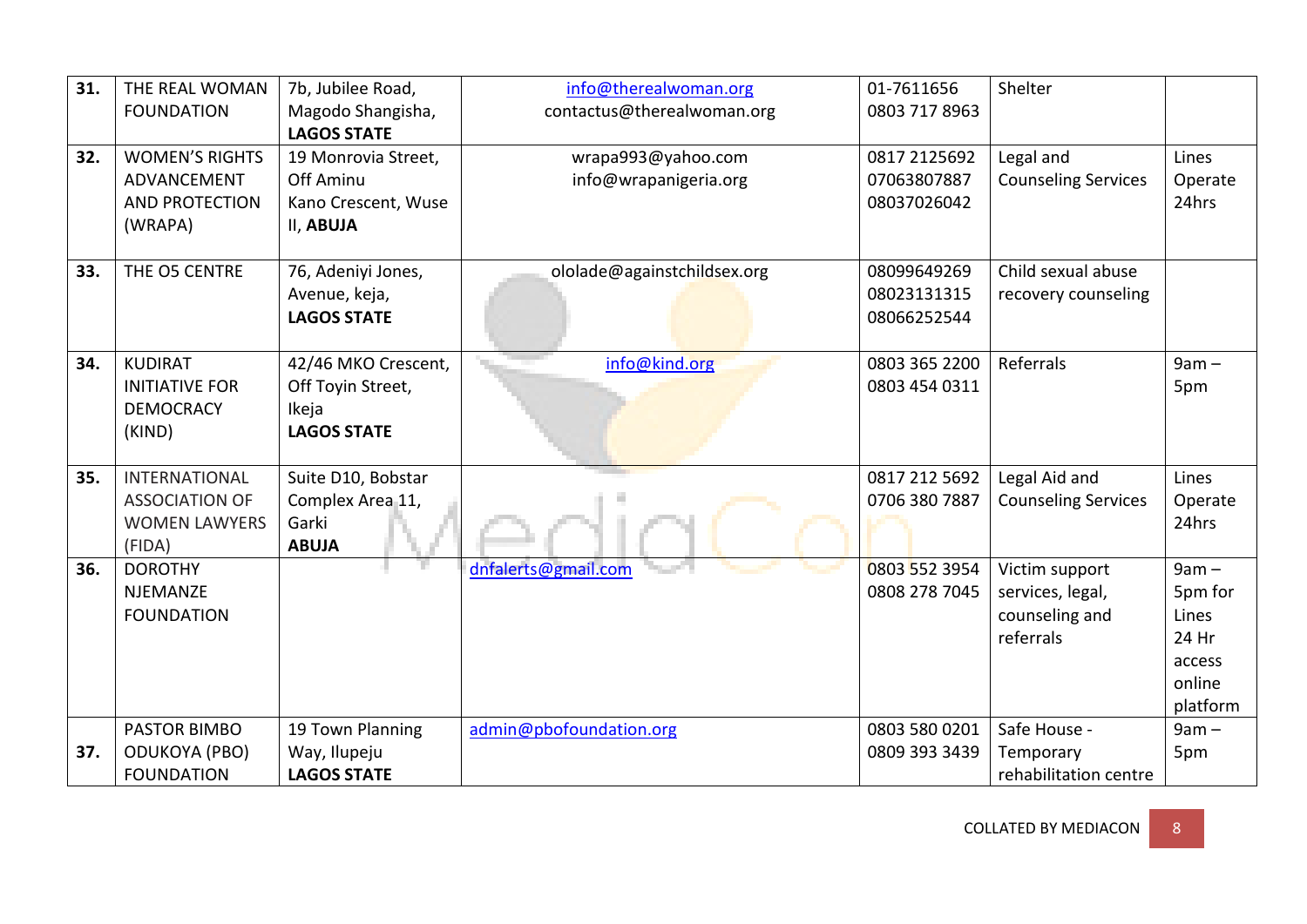|  |          | for survivors of<br>domestic & sexual<br>assault |  |
|--|----------|--------------------------------------------------|--|
|  |          |                                                  |  |
|  |          |                                                  |  |
|  | MediaCor |                                                  |  |
|  |          |                                                  |  |

COLLATED BY MEDIACON 9